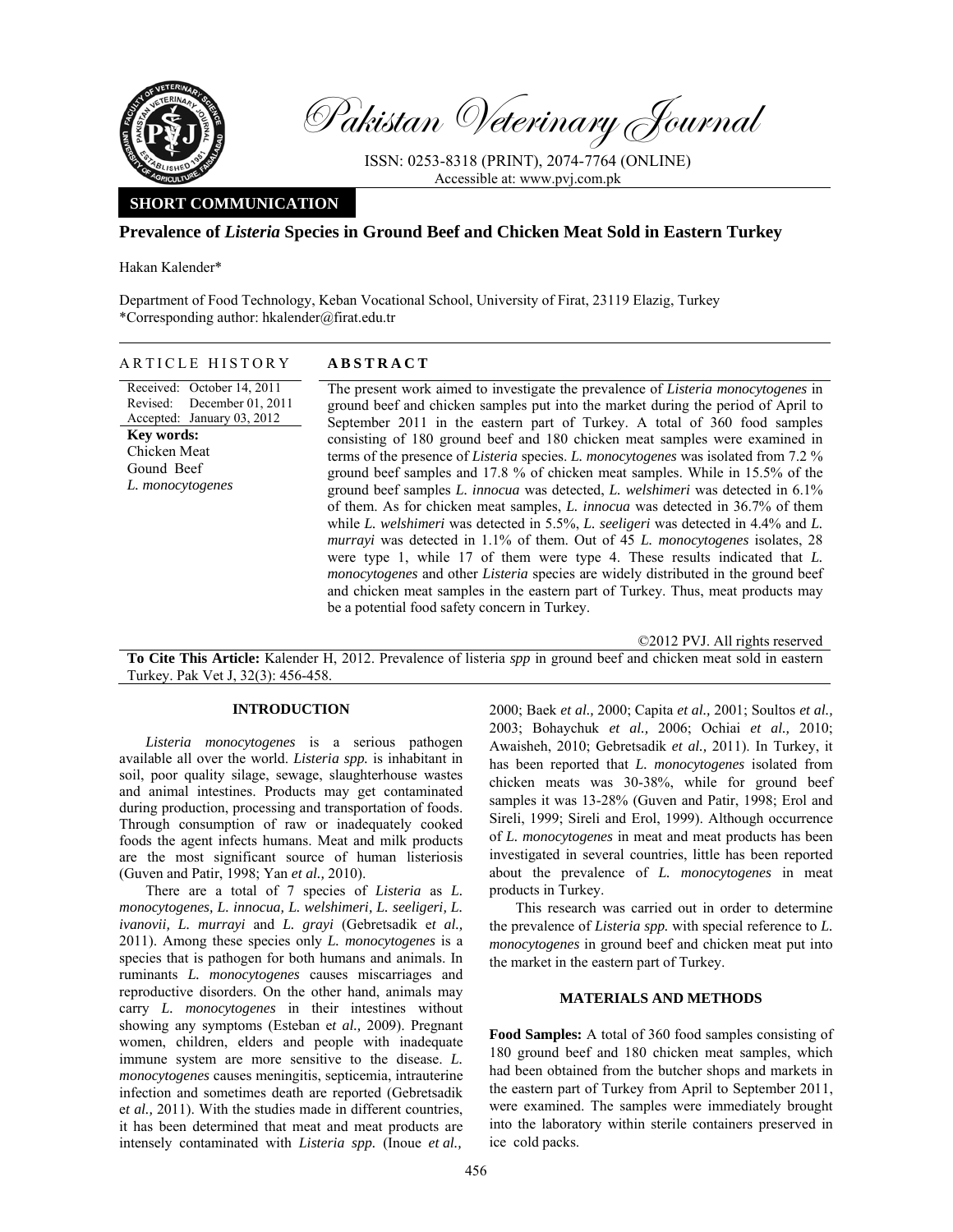**Isolation and Identification of Listeria Species:** Presence of *Listeria* species within the samples were examined by taking the method recommended by the United States Department of Agriculture and Food Safety and Inspection Service. 25 grams of samples taken under aseptic conditions were homogenized within 225 ml of Listeria Pre Enrichment Broth (Oxoid) and incubated for 48 hours at 30°C, and then 1 ml was taken from this medium, transferred into 9 ml of Listeria Enrichment Broth (UVM 1) and incubated for 24 hours at 35°C. Afterwards, 1 ml was taken from the UVM 1 medium, transferred into UVM 2 medium and was incubated for 24 hours at 35°C. A 0.1 ml suspension from the UVM 2 medium was then transferred to Listeria Selective Agar (Oxoid) and incubated for 48 hours at 35°C. In order to obtain pure culture, the *Listeria* suspected colonies within the selective agar were transferred into the Tryptic Soy Agar-Yeast Extract (Difco) medium. Each isolate was identified by means of Gram staining, motility test, catalase test, mannitol, rhamnose and xylose fermentation, nitrate reduction, beta hemolysis activity and CAMP test (Erol and Sireli 1999; Yucel *et al.,* 2005; Gebretsadik *et al.,* 2011). *L. monocytogenes* isolates were typified by using Listeria O antiserum type 1 and type 4 (Difco).

## **RESULTS AND DISCUSSION**

Distribution of the *Listeria* types isolated from the samples is shown in Table 1. It was detected that 52 of the total 180 ground beef samples (28.8 %) and 118 of the total 180 chicken meat samples (65.5%) were contaminated with *Listeria spp.* From 13 of the ground beef samples (7.2%) *L. monocytogenes*, 28 of them (15.5%) *L. innocua* and 11 of them (6.1%) *L. welshimeri* were isolated. As for the chicken meat samples, from 32 of them (17.8%) *L. monocytogenes*, 66 of them (36.7%) *L. innocua*, 10 of them (5.5%) *L. welshimeri*, 8 of them (4.4%) *L. seeligeri* and 2 of them (1.1%) *L. murrayi* were isolated. Out of total 45 *L. monocytogenes* isolates, 28(62.2%) were typified as type 1 and 17 (37.8%) of them were typified as type 4.

Listeriosis is a serious zoonosis disease reported in many countries. The real source for infection in humans was recorded through contaminated food and food products. It has been reported that *L. monocytogenes* was isolated from 12.2% of ground beef and 37% from minced chicken meat in Japan (Inou *et al.,* 2000), from 19% of beef in Jordan (Awaisheh, 2010), from 32% of the chicken meats in Spain (Capita *et al.,* 2001), from 52% of the beef meat and from 34% of chicken meats in Canada (Bohaychuk *et al.,* 2006), from 2.6% of raw beef in Ethiopia (Gebretsadik e*t al.,* 2011), from 30.2% of the chicken meat in Korea (Baek *et al.,* 2000). In the present study, *L. monocytogenes* was isolated from 17.8% in the chicken meat samples and from 7.2% in the ground beef samples collected from commercial market in and around the eastern part of Turkey. When compared with the

findings obtained from many other studies, different prevalence rates detected in this study might be due to variations in food-processing environment, human activity, poultry and livestock farm management, sampling and isolation methods. However, a similar isolation rate (18%) to that of the present study has been reported in chicken meat samples in Ireland (Soultos *et al.,* 2003).

In a research made in Turkey between the years of 1993-1994, *L. monocytogenes* was detected in chicken meat samples with a ratio of 38% and in minced meat samples with a ratio of 13% (Guven and Patir, 1998). In Ankara, the capital city of Turkey, *L. monocytogenes* was isolated from 30% of chicken meats (Erol and Sireli, 1999) and from 28% of ground beef meats (Sireli and Erol, 1999). *L. monocytogenes* isolation rates found in this study were close to the recovery rates found by Akpolat *et al.* (2004) in chicken meat (18%) and with those found by Yucel *et al.* (2005) in ground beef samples (6.1%).

The more frequently isolated species from the samples in this study was *L. innocua*. But this specie is not considered as pathogen for humans. It is probable that *L. innocua* exists in the environment and in animal intestines quite commonly. It was also reported by other researchers that in food samples this specie is more commonly found than other *Listeria spp.* (Erol and Sireli, 1999; Yucel *et al.,* 2005). When compared with the past, in recent years *L. monocytogenes* was detected in lower rates in Turkey. This may be the result of a higher level of compliance to hygiene and sanitation rules in ranches, slaughterhouses and butcher shops. When compared with the findings obtained from many other studies, it was found that in this research lower rates of *Listeria spp.* were isolated from ground beef samples. In the eastern parts of Turkey, feeding animals with silage is not a widely used implementation. It is probable that in the intestines of the animals of this region, *Listeria spp.* are present with lower rates. This may result in a reduction in the cases of *Listeria* contamination during slaughtering in slaughterhouses.

In conclusion, this study has demonstrated the presence and distribution of *L. monocytogenes* and other *Listeria* species in meat products in the eastern part of Turkey. From this understanding, meat products may be considered as a potential source of human listeriosis in Turkey. Appropriate hygienic measures in food industries may be implemented to reduce the risk of *L. monocytogenes*  infection. Consumers should take proper care for prevention of the organism such as storing at cold temperature and cooking before consumption.

### **REFERENCES**

- Akpolat NO, S Elci, S Atmaca and K Gul, 2004. *Listeria monocytogenes* in products of animal origin in Turkey. Vet Res Commun, 28: 561- 567.
- Awaisheh SS, 2010. Incidence and contamination level of *Listeria monocytogenes* and other *Listeria* spp. in ready-to-eat meat products in Jordan. J Food Prot, 73: 535-540.

**Table 1:** Distribution of *Listeria* species isolated from animal food samples

| Sample       | Number of | Number of Listeria   | Number (%) of positive samples for Listeria species |          |            |             |           |
|--------------|-----------|----------------------|-----------------------------------------------------|----------|------------|-------------|-----------|
| type         | samples   | positive samples (%) | L. monocvtogenes                                    | innocua  | welshimeri | L seeligeri | _ murravi |
| Ground beef  | 180       | 52(28.8)             | 13(7.2)                                             | 28(15.5) | l I (6.1)  |             |           |
| Chicken meat | 180       | 18(65.5)             | 32(17.8)                                            | 66(36.7) | 10(5.5)    | 8(4.4)      | 2(1,1)    |
| Total        | 360       | 70(47.2)             | 45(12.5)                                            | 94(26.1) | 21(5.8)    | 8(2.2)      | 2(0.5)    |